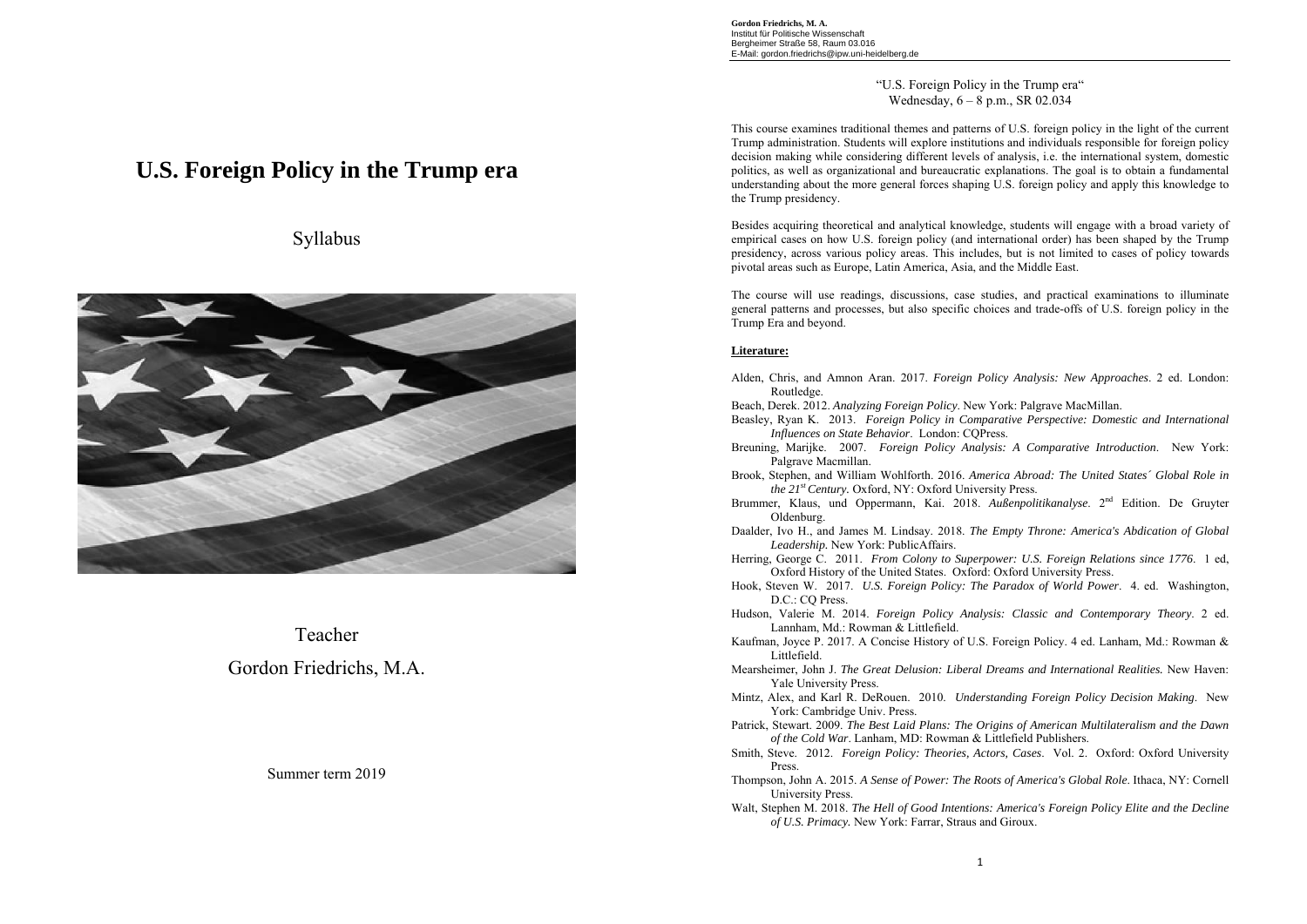# **Course requirements**

- 1. **Regular Attendance** all students are required to be present at all classes. If you must excuse yourself from attending a class, please do so not later than **24 hours** prior to class. Two absences are permitted.
- 2. **Class Participation** all students taking the class for a grade will be graded on the quantity and quality of their **participation in classroom discussions**. For this reason, students must arrive at lectures prepared to discuss all the week's required readings. Students will also be asked to give **a five minute commentary** on one presentation.
- 3. **Presentation** all students are required to give a **15-20 min** presentation on a topic of the syllabus. The topics will be handed out in the first week of classes. **Handout/PPT** will have to be sent to the teacher no later than **24h before class**. Every student is asked to see the teacher during office hours **at least one week prior** to his/her presentation date.
- 4. **Writing Assignment**  each student will have to complete **three writing assignments**:
- I. **One response paper.** A response paper should answer a set of guiding questions that the teacher will present to you in the first week of class and draws on the first two weeks of reading. The response paper is to be 3 pages long (excluding citations), typed, double-spaced, with one-inch margins, using a 12 point font, and is **due on March 8.** Students must hand in a printed-out version at the end of class.
- II. **One review of articles**. A review covers the required readings, summarize key findings, and discuss differences or novel arguments brought forth in the articles. The review is a comment on the quality of work. The review is to be 2 pages long (excluding citations), typed, double-spaced, with one-inch margins, using a 12 point font. Students must hand in a printed-out version at the end of class. Students can choose which week they want to cover (**week 4 to 9**).
- III. **One case study (report)**. The case report should examine lessons and/or implications of the chosen case for our understanding of U.S. foreign policy (e.g. the goals, the factors influencing the choices, the tradeoffs, etc.)*.* As you craft your report, you will want to consider such things as: presidents and advisers; the nature and challenges of bureaucracy; working with Congress; and general issues about the foreign policy environment (societal and international). Three to five significant lessons suffice. Students can decide on the case they want to cover, either one between **week 10 and 14**. The memo is to be 5-6 pages long, typed, double-spaced, with one-inch margins, using a 12 point font. Students must hand in a printed-out version at the end of class.
- 5. **In-class simulation participation and report**. Students will be divided into groups and assume roles of various actors within U.S. foreign policy making (i.e. National Security Council) in order to devise a policy. Relying on the material we learned in class, previous cases, the required readings, and practical observation, students will need to analyze the costs and benefits of possible solutions when deciding on the most appropriate policy. Each group will present its policy to the class and write a brief report highlighting its response to the crisis. The report must focus on advice to the president on how to manage the policymaking process and deal with the politics of U.S foreign policy effectively. The reports are to be 5-6 pages long, typed, double-spaced, with one-inch margins, using a 12 point font. Students must hand in a printed-out version at the end of class.

**Gordon Friedrichs, M. A.**  Institut für Politische Wissenschaft Bergheimer Straße 58, Raum 03.016 E-Mail: gordon.friedrichs@ipw.uni-heidelberg.de

# **Office hours / Presentation discussion**

- 1. Office hours are **Wednesdays, 4 to 5.30 p.m.** (room 03.016).
- 2. Every student is asked to see me <u>at least one week prior</u> to his/her presentation date. You are expected to prepare the required readings and a preliminary structure of your presentation, including a research question.

# **Moodle / Access to the required readings**

Students can access the required reading digitally via the Moodle E-learning platform (http://elearning2.uni-heidelberg.de).

# **For legal reasons it is forbidden to share the Moodle password with others who are not participants of this course!**

In addition, students have the option to purchase a "reader" with all the required readings at the copy center "Peker" at the Römerstraße 3.

A "Handapparat" is arranged at the Campus library in Bergheim. You can find the Handapparat (**number 910**) on the first floor of the library, right-handed, next to the stairs.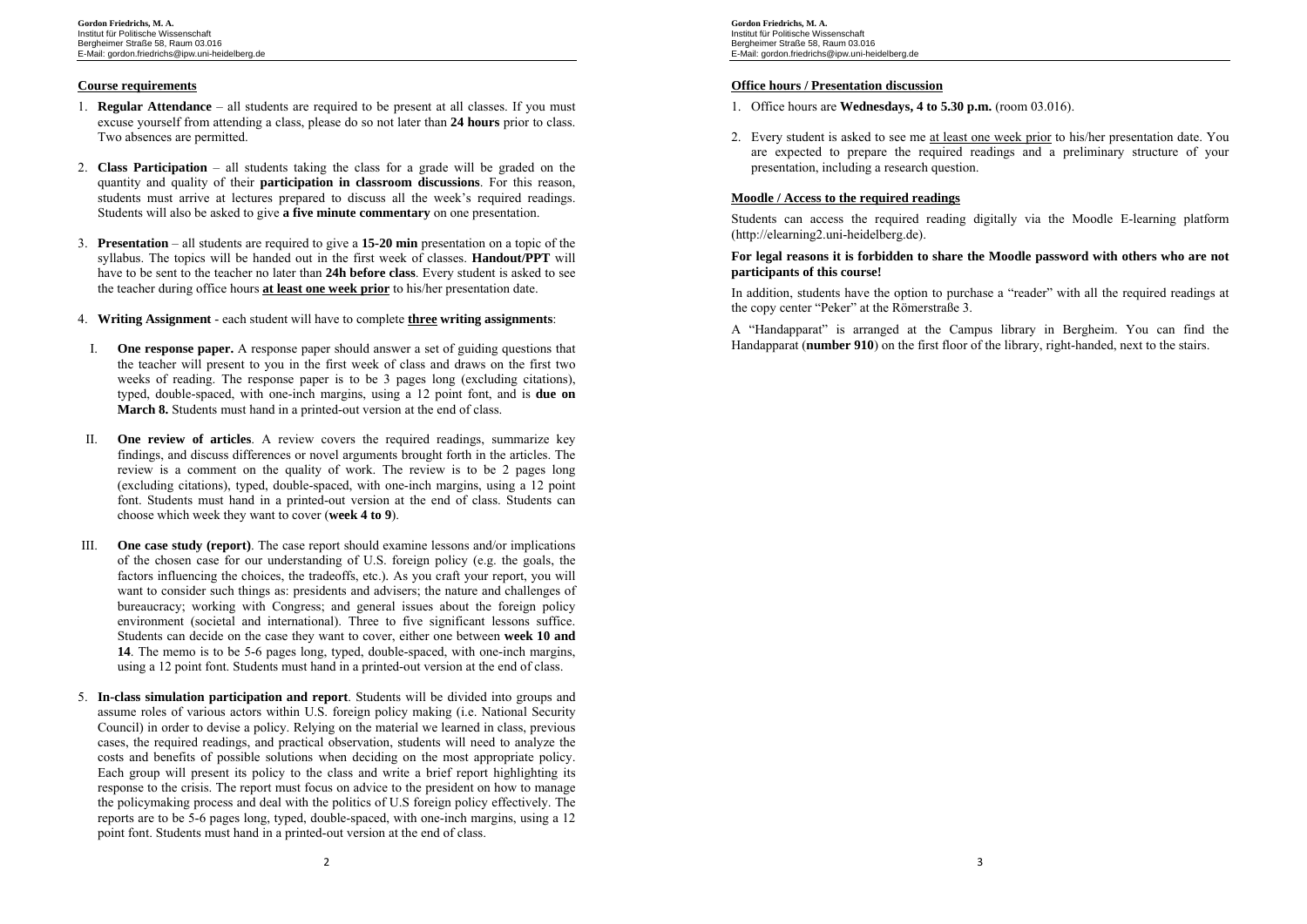**Gordon Friedrichs, M. A.**  Institut für Politische Wissenschaft Bergheimer Straße 58, Raum 03.016 E-Mail: gordon.friedrichs@ipw.uni-heidelberg.de

#### Course outline Week Date Topic 1 April 17 History of U.S. Foreign Policy & the Trump presidency 2 April 24 *Reading week (no regular meeting!)*  What is Foreign Policy Analysis and how to use it? 3 May 1 *Statutory holiday* Theories of foreign policy analysis 4 May 8 Realism & Liberalism 5 May 15 Constructivism The politics of U.S. foreign policy 6 May 22 An imperial president? The executive branch and presidential leadership 7 May 29 The "deep state" and Bureaucratic Politics 8 June 5 Polarization and the power of Congress 9 June 12 The populist revolt? Public opinion & the media Empirical cases 10 June 19 Case study I: Two-Level Diplomacy & U.S.-Iran Policy 11 June 26 Case study II: Lobby Groups & U.S.-Israel relations 12 July 3 Case study III: Foreign Policy Change & U.S. North Korea Policy 13 July 10 Case study IV: Foreign Policy Belief Systems & U.S. Trade Policy Simulation Game 14 July 17 Briefing: U.S.-Latin America relations 15 July 24 Simulation game: Collapse in Venezuela Week 1 (April 17) History of U.S. Foreign Policy  $\&$  the Trump presidency Required reading: Wittkopf, Eugene R., Christopher M. Jones, and Jr. Charles W. Kegley. 2008. "Principle, Power, and Pragmatism: The Goals of American Foreign Policy in Historical Perspective." In *American Foreign Policy: Pattern and Process*, 29-74. Belmont, CA: Thomson Wadsworth. Norrlof, Carla. 2018. "Hegemony and inequality: Trump and the liberal playbook." *International Affairs*, 94:1, 63-88. Macdonald, Paul K. 2018. "America First? Explaining Continuity and Change in Trump's Foreign Policy." Political Science Quarterly, 133:3, 401-434. Further reading: Brands, Hal. "U.S. Grand Strategy in an Age of Nationalism: Fortress America and its Alternatives." The Washington Quarterly, 40:1, 73–94. Brook, Stephen, and William Wohlforth. 2016. *America Abroad: The United States´ Global Role in the 21st Century.* Oxford, NY: Oxford University Press. Grygiel, Jakub J., and A. Wess Mitchell. 2016. *The Unquiet Frontier: Rising Rivals, Vulnerable Allies, and the Crisis of American Power*. Princeton: Princeton University Press. Haas, Richard. 2017. *A World in Disarray: American Foreign Policy and the Crisis of the Old Order*. New York: Penguin Press. Ikenberry, G. John 2018. "The End of liberal international order?" *International Affairs* 94:1, 7-23. Ikenberry, G. John. 2011. *Liberal Leviathan: The Origins, Crisis, and Transformation of the American World Order*. Princeton: Princeton University Press. Lieber, Robert J. 2012. *Power and Willpower in the American Future: Why the United States Is Not Destined to Decline*. New York: Cambridge University Press. Norrlof, Carla. 2010. *America's Global Advantage: US Hegemony and International Cooperation*. Cambridge: Cambridge University Press. Patrick, Stewart. 2016. World Order: What, Exactly, are the Rules? *The Washington Quarterly* 39:1, 7-27. Skidmore, David. 2011. *The unilateralist temptation in American foreign policy*, *Foreign policy analysis*. New York: Routledge. Stokes, Doug. 2018. "Trump, American hegemony and the future of the liberal international order." *International Affairs*, 94:1, 133-150. Thompson, John A. 2015. *A Sense of Power: The Roots of America's Global Role*. Ithaca, NY: Cornell University Press. Zakaria, Fareed. 2008. *The post-American world*. 1. edition. ed. New York ; London: Norton.

**Gordon Friedrichs, M. A.**  Institut für Politische Wissenschaft Bergheimer Straße 58, Raum 03.016 E-Mail: gordon.friedrichs@ipw.uni-heidelberg.de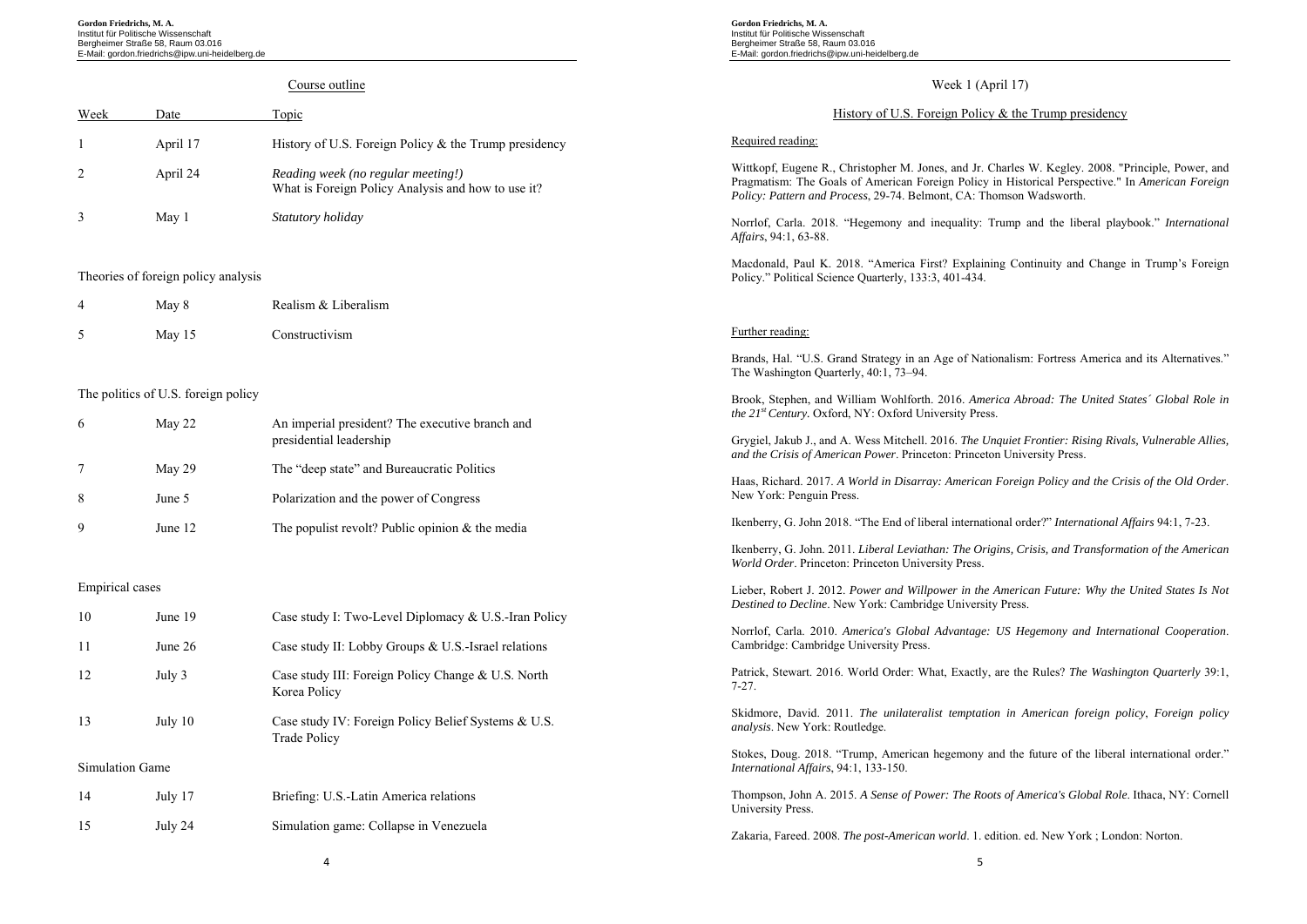#### *Reading week*

#### What is Foreign Policy Analysis and how to use it?

#### Required reading:

Hudson, Valerie M. 2014. "Introduction: The Situation and Evolution of Foreign Policy Analysis: A Road Map." In *Foreign Policy Analysis: Classic and Contemporary Theory*, 2 ed. 3-36. Lanham: Rowman & Littlefield.

Breuning, Marijke. 2007. "Why study Foreign Policy comparatively." In *Foreign Policy Analysis: A Comparative Introduction*, 1-26. New York: Palgrave MacMillan.

Beach, Derek. 2012. "Introduction." In Derek Beach (eds.) *Analyzing Foreign Policy*. New York: Palgrave MacMillan.

#### Further reading:

Hill, Christopher. 2003. *The Changing Politics of Foreign Policy*. New York: Palgrave.

Hellmann, Gunther/Jørgensen, Knud Erik (Hg.) 2015: *Theorizing Foreign Policy in a Globalized World*, Houndmills/Basingstoke: Palgrave Macmillan.

Holsti, Ole R. 1989. "Models of International Relations and Foreign Policy." *Diplomatic History* no. 13 (1):15-43.

Hudson, Valerie M. 2012. "The History and evolution of Foreign Policy Analysis." In *Foreign policy: theories, actors, cases*, edited by Steve Smith, Amelia Hadfield and Tim Dunne, 13-34. Oxford: Oxford University Press.

Maoz, Zeev. 1990. *National Choices and International Processes*. New York: Cambridge University Press.

Neack, Laura. 2013. *The New Foreign Policy: Power Seeking in a Globalized Era*. 3 ed. Lanham: Rowman & Littlefield.

Rosenau, James N. 1968. "Comparative Foreign Policy: Fad, Fantasy, or Field?" *International Studies Quarterly* no. 12 (3):296-329.

Shimko, Keith. 2015. *The Foreign Policy Puzzle: Interests, Threats, and Tools*. Oxford, MS: Oxford University Press.

Singer, J. David. 1961. "The Levels-of-Analysis Problem in International Relations." *World Politics* no. 14 (1):77-92.

Smith, Steve. 1987. "Foreign Policy Analysis and International Relations." *Millennium: Journal of International Studies* no. 16 (2):345-348.

Starr, Harvey. 1988. "Rosenau, Pre-theories, and the Evolution of the Comparative Study of Foreign Policy." *International Interactions* no. 14 (1):3-15.

Waltz, Kenneth N. 1959. *Man, the State, and War*. New York: Columbia University Press.

**Gordon Friedrichs, M. A.**  Institut für Politische Wissenschaft Bergheimer Straße 58, Raum 03.016 E-Mail: gordon.friedrichs@ipw.uni-heidelberg.de

# Week 4 (May 8)

### Realism & Liberalism

### Required reading:

Wohlforth, William C. 2012. "Realism and foreign policy." In *Foreign policy: theories, actors, cases*, edited by Steve Smith, Amelia Hadfield and Tim Dunne, 35-53. Oxford: Oxford University Press.

Doyle, Michael C. 2012. "Liberalism and foreign policy." In *Foreign policy: theories, actors, cases*, edited by Steve Smith, Amelia Hadfield and Tim Dunne, 54-77. Oxford: Oxford University Press.

#### Further reading:

Beach, Derek. 2012. "System-Level Factors." In *Analyzing Foreign Policy*, 31-57. New York: Palgrave MacMillan.

Elman, Colin. 1996. "Horses for Courses: Why not Neorealist Theories of Foreign Policy." *Security Studies* no. 6 (1):7-53.

Heinze, Eric A. 2008. "The New Utopianism: Liberalism, American Foreign Policy, and the War in Iraq." *Journal of International Political Theory* no. 4 (1):105-125.

Karns, Margaret P., and Karen A. Mingst. 1987. "International Organizations and Foreign Policy: Influence and Instrumentality." In *New Directions in the Study of Foreign Policy*, edited by Charles F. Hermann, Jr. Charles W. Kegley and James N. Rosenau. Boston: Allen & Unwin.

Keohane, Robert O., and Joseph S. Nye. 2011. "Power and Interdependence." In, 3-18. London: Pearson.

Lipson, Charles. 1984. "International Cooperation in Security and Economic Affairs." *World Politics* no. 37:1-23.

Lobell, Steven E., Norrin M. Ripsman, and Jeffrey W. Taliaferro. 2009. *Neoclassical Realism, the State, and Foreign Policy*. Cambridge, MA: Cambridge University Press.

Mearsheimer, John J. 1994. "The False Promise of International Institutions." *International Security* no. 19 (3):5-49.

Morgenthau, Hans. 2005. *A Realist Theory of International Politics*. Edited by Hans J.

Ripsman, M. Norrin, Jeffrey W. Taliaferro, and Steven E. Lobell. 2016. *Neoclassical Realist Theory of International Politics*. New York, NY: Oxford University Press.

Rose, Gideon. 1998. "Neoclassical Realism and Theories of Foreign Policy." *World Politics* no. 51  $(1):144-172.$ 

Waltz, Kenneth N. 1988. "The Origins of War in Neorealist Theory." *Journal of Interdisciplinary History* no. 18 (4):615-628.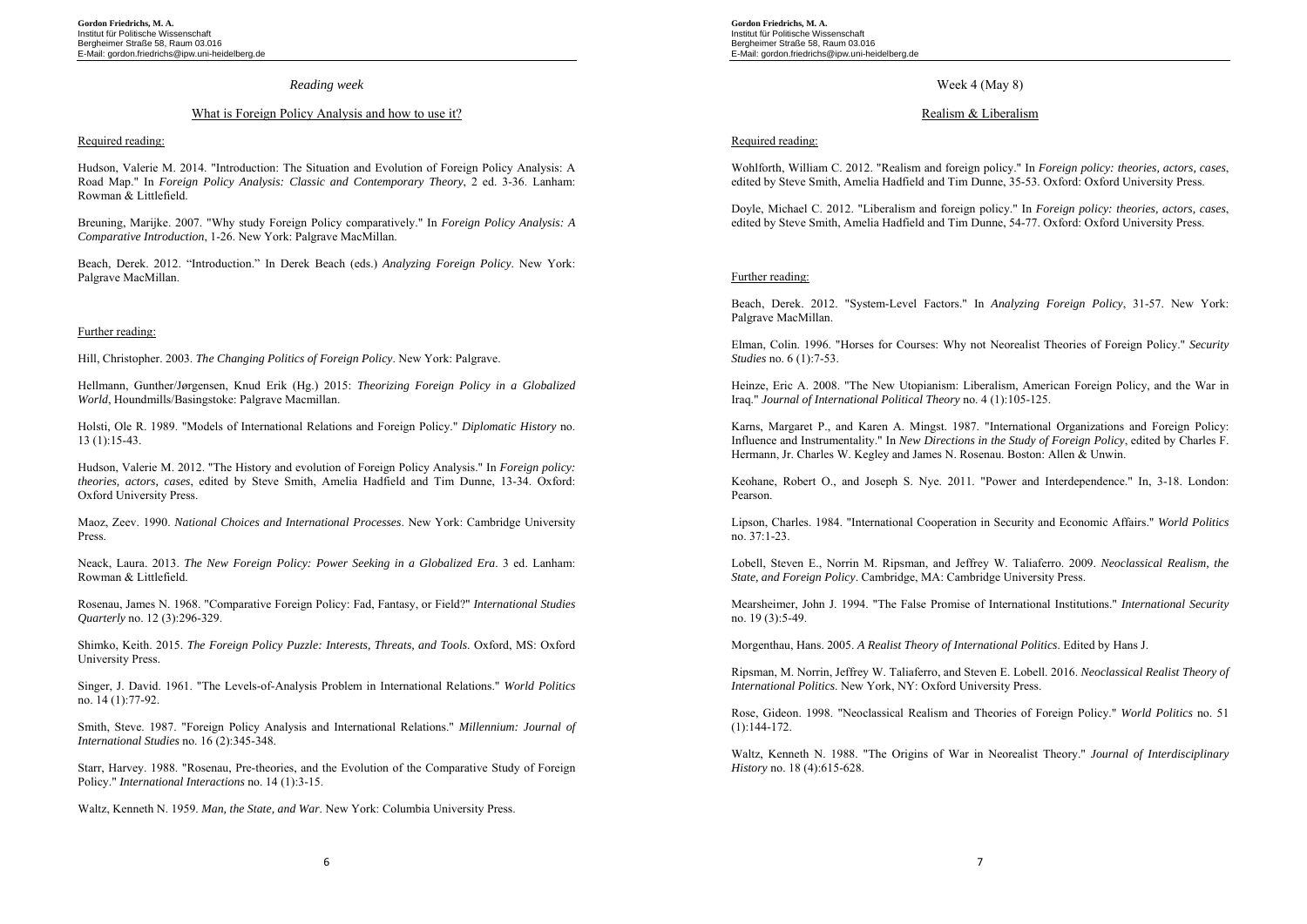# Week 5 (May 15)

#### Constructivism

#### Required reading:

Flockhart, Trine. 2012. "Constructivism and foreign policy." In *Foreign policy: theories, actors, cases*, edited by Steve Smith, Amelia Hadfield and Tim Dunne, 78-93. Oxford: Oxford University Press.

Houghton, David Patrick. 2007. "Reinvigorating the Study of Foreign Policy Decision-Making: Toward a Constructivist Approach." *Foreign Policy Analysis* no. 3 (1):24-45.

### Further reading:

Cambell, David. 1999. *Writing Security: US Foreign Policy and the Politics of Identity*. Minneapolis, Minnesota: University of Minnesota Press.

Checkel, Jeffrey. 1998. "The Constructivist Turn in International Relations Theory." *World Politics* no. 50 (2):324-348.

Checkel, Jeffrey T. 2008. "Constructivism and foreign policy." In *Foreign Policy Theories, Actors, Cases*, edited by Steve Smith, 71-82. Oxford: Oxford University Press.

Doty, Roxanne Lynn. 1993. "Foreign Policy as Social Construction." *International Studies Quarterly* no. 37 (2):297-320.

Goldstein, J., and R. O Keohane. 1993. *Ideas and Foreign Policy: Beliefs, Institutional and Political Change*. Ithaca: Cornell University Press.

Jervis, Robert. 1979. *Perceptions and Misperceptions in International Politics*. Princeton: Princeton University Press.

Katzenstein, Peter. 1996. *The Culture of National Security: Norms and Identity in World Politics*. New York: Columbia University.

Kowert, P. 2001. "Toward A Constructivist Theory of Foreign Policy." In *Foreign Policy in A Constructed World*, edited by V. Kubalkova. London & New York: M. E. Sharpe.

Schonberg, Karl K. 2009. *Constructing 21st Century U.S. Foreign Policy: Identity, Ideology, and America's World Role in a New Era*. New York: Palgrave Macmillan.

Smith, Steve. 2001. "Foreign Policy Is What States Make of It." In *Foreign Policy in A Constructed World*, edited by V. Kubalkova. London & New York: M. S. Sharpe.

Wendt, Alexander. 1992. "Anarchy is what states make of it." *International Organization* no. 46 (2):391-425.

Wendt, Alexander. 1995. "Constructing International Politics." *International Security* no. 20 (1):71- 81.

**Gordon Friedrichs, M. A.**  Institut für Politische Wissenschaft Bergheimer Straße 58, Raum 03.016 E-Mail: gordon.friedrichs@ipw.uni-heidelberg.de

# Week 6 (May 22)

### An imperial president? The executive branch and presidential leadership

### Required reading:

Breuning, Marijke. 2007. "How leaders make sense of the world." In *Foreign Policy Analysis: A Comparative Introduction*, 53-84. New York: Palgrave MacMillan.

Hook, Steven W. 2011. "Presidential Power." In *U.S. Foreign Policy: The Paradox of World Power*, 102-135. 3 ed. Washington, D.C.: CQ Press.

Hermann, Margaret G. 2003. "Assessing Leadership Style: Trait Analysis." In *The Psychological Assessment of Political Leaders*, edited by Jerrold M. Post, 178-214. Ann Arbor: The University of Michigan Press.

### Further reading:

George, Alexander L., and Juliette L. George. 1998. *Presidential Personality & Performance*. Boulder, CO: Westview.

Greenstein, Fred I. 2009. *The Presidential Difference: Leadership Style from FDR to Barack Obama*. 3 ed. Princeton: Princeton University Press.

Hermann, Margaret G. 1980. "Explaining Foreign Policy Behavior Using the Personal Characteristics of Political Leaders." *International Studies Quarterly* no. 24 (1):7-46.

Howell, William G. 2005. "Introduction: Unilateral Powers: A Brief Overview." *Presidential Studies Quarterly* 35 (3): 417-439.

Mintz, Alex, and Karl DeRouen Jr. 2010. *Understanding Foreign Policy Decision Making*. Cambridge: Cambridge University Press.

Moe, Terry M., and William G. Howell. 1999. "Unilateral Action and Presidential Power: A Theory." *Presidential Studies Quarterly* no. 29 (4): 850-873.

Nelson, Michael. 2008. "Person and Office: Presidents, the Presidency, and Foreign Policy." In *The Domestic Sources of American Foreign Policy: Insights and Evidence*, edited by Eugene Wittkopf and James McCormick, 159-167. Lanham, MD: Rowman & Littlefield.

Pfiffner, James P. 2011. "Decision Making in the Obama White House." *Presidential Studies Quarterly* no. 41 (2):244–262.

Rosati, Jerel, and James Scott. 2011. "Presidential Power and Leadership." In *The Politics of United States Foreign Policy*, 56-94. Cengage Learning.

Stein, Janice Gross. 2008. "Foreign policy decision-making: rational, psychological, and neurological models." In *Foreign Policy Theories, Actors, Cases*, edited by Steve Smith et al. Oxford: Oxford University Press.

Wittkopf, Eugene R., Christopher M. Jones, and Jr. Charles W. Kegley. 2008. "Presidential Preeminence in Foreign Policy Making." In *American Foreign Policy: Pattern and Process*, 327-366. Belmont, CA: Thomson Wadsworth.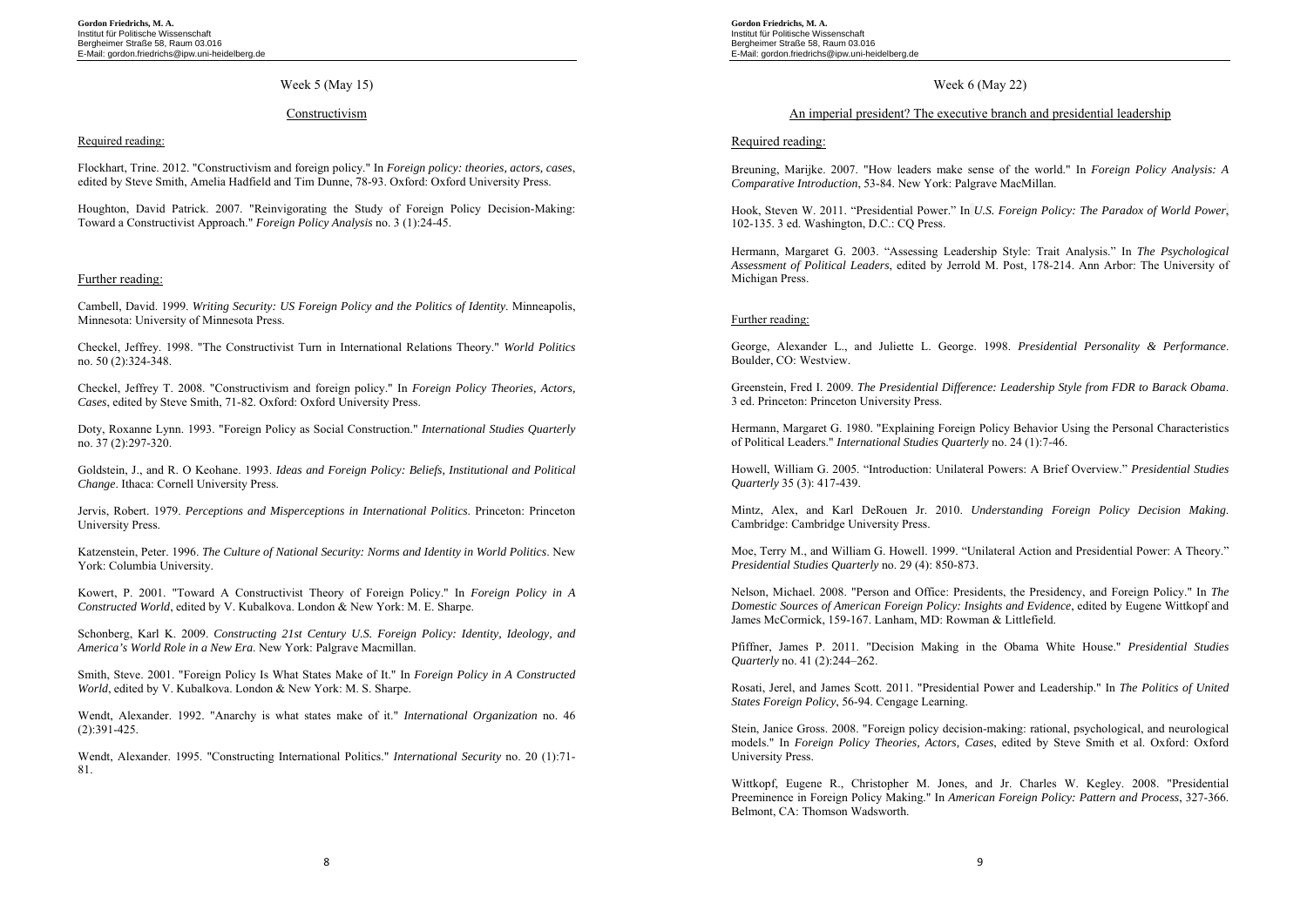### Week 7 (May 29)

### The "deep state" and Bureaucratic Politics

#### Required reading:

Rosati, Jerel, and James Scott. 2011. "Bureaucracy, Presidential Management, and the National Security Council." In *The Politics of United States Foreign Policy*, 95-126. Cengage Learning.

Allison, Graham. 2008. "The Cuban Missile Crisis." In *Foreign Policy Theories, Actors, Cases*, edited by Steve Smith et al., 207-228. Oxford: Oxford University Press.

Mitchell, David. 2005. "Centralizing Advisory Systems: Presidential Influence and the U.S. Foreign Policy Decision-Making Process." *Foreign Policy Analysis* no. 1 (2):181-206.

Drezner, Daniel W. 2019. "Present at the Destruction: The Trump Administration and the Foreign Policy Bureaucracy." *The Journal of Politics* 81 (2): 723-730.

#### Further reading:

Allison, Graham. 1971. *Essence of Decision. Explaining the Cuban Missile Crisis*. New York: HarperCollins.

Art, Robert. 1973. "Bureaucratic Politics and American Foreign Policy: A Critique." *Policy Sciences* no. 4 (4):467–490.

Bendor, Jonathan, and Thomas H. Hammond. 1992. "Rethinking Allison's Models." *American Political Science Review* no. 86 (2):301–322.

Breuning, Marijke. 2007. "Leaders are not alone: The Role of Advisors and Bureaucracies." In *Foreign Policy Analysis: A Comparative Introduction*, 85-113. New York: Palgrave MacMillan.

Freedman, Lawrence. 1976. "Logic, Politics and Foreign Policy Processes: A Critique of the Bureaucratic Politics Model." *International Affairs* no. 52 (3):434–449.

Halperin, Morton H., Priscilla A. Clapp, and Arnold Kanter. 2006. *Bureaucratic politics and foreign policy*. 2 ed. Washington, D.C.: Brookings Institution Press.

Hook, Steven W. 2011. "The Foreign Policy Bureaucracy." In *U.S. Foreign Policy: The Paradox of World Power*, 171-209. 3 ed. Washington, D.C.: CQ Press.

Jones, Christopher M. 2010. "Bureaucratic Politics and Organizational Process Models." In *The International Studies Encyclopedia*, edited by Robert A. Denemark, 151-168. Malden, MA: John Wiley and Sons.

Kowert, Paul A. 2002. *Groupthink or Deadlock: When Do Leaders Learn from Their Advisors?* Albany: State University of New York Press.

Pfiffner, James P. "The Contemporary Presidency: Organizing the Trump Presidency." *Presidential Studies Quarterly* 48 (1): 153-167.

Wittkopf, Eugene R., Christopher M. Jones, and Jr. Charles W. Kegley. 2008. "The Foreign Policy Bureaucracy and Foreign Policy Making." In *American Foreign Policy: Pattern and Process*, 367- 412. Belmont, CA: Thomson Wadsworth.

**Gordon Friedrichs, M. A.**  Institut für Politische Wissenschaft Bergheimer Straße 58, Raum 03.016 E-Mail: gordon.friedrichs@ipw.uni-heidelberg.de

### Week 8 (June 5)

# Polarization and the power of Congress

Required reading:

Rosati, Jerel, and James Scott. 2011. "Congress and Interbranch Politics." In *The Politics of United States Foreign Policy*, 291-326. Cengage Learning.

Kupchan, Charles, and Peter Trubowitz. 2007. "Dead Center The Demise of Liberal Internationalism in the United States." *International Security* no. 32 (2):7-44.

Schultz, Kenneth. 2017. "Perils of Polarization for U.S. Foreign Policy." *The Washington Quarterly* 40 (4): 7-28.

#### Further reading:

Breuning, Marijke. 2007. "Leaders in Context I: Domestic constraints on Foreign Policy Making." In *Foreign Policy Analysis: A Comparative Introduction*, 115-139. New York: Palgrave MacMillan.

Carter, Ralph G., and James M. Scott. 2009. *Choosing to lead: Understanding Congressional foreign policy entrepreneurs*. Durham, London: Duke University Press.

Chaudoin, Stephen, Helen V. Milner, and Dustin H. Tingley. 2010. "The Center Still Holds Liberal Internationalism Survives." *International Security* no. 35 (1):75-94.

Hersman, Rebecca K.C. 2000. *Friends and Foes: How Congress and the President Really Make Foreign Policy*. Washington, D.C.: Brookings.

Hook, Steven W. "Congress beyond the 'Water´s Edge'." 2011. In *U.S. Foreign Policy: The Paradox of World Power,*136-170. 3 ed. Washington, D.C.: CQ Press.

Jacobson, Gary C. 2011. "Legislative Success and Political Failure: The Public's Reaction to Barack Obama's Early Presidency." *Presidential Studies Quarterly* no. 41 (2):220–243.

Kriner, Douglas L. 2010. *After the Rubicon: Congress, Presidents, and the Politics of Waging War*. Chicago: University of Chicago Press.

Lindsay, James M. 2008. "The Shifting Pendulum of Power: Executive-Legislative Relations on American Foreign Policy." In *The Domestic Sources of American Foreign Policy: Insights and Evidence*, edited by Eugene Wittkopf and James McCormick, 199-211. Lanham, MD: Rowman & Littlefield Publishers.

Putnam, Robert. 1988. "Diplomacy and Domestic Politics." *International Organization* no. 42:427- 460.

Snow, Donald. 2004. *United States Foreign Policy: Politics Beyond the Water's Edge*: Thomas Wadsworth: Belmont.

Wittkopf, Eugene R., Christopher M. Jones, and Jr. Charles W. Kegley. 2008. "The Congress and Foreign Policy Making." In *American Foreign Policy: Pattern and Process*, 413-451. Thomson Wadsworth.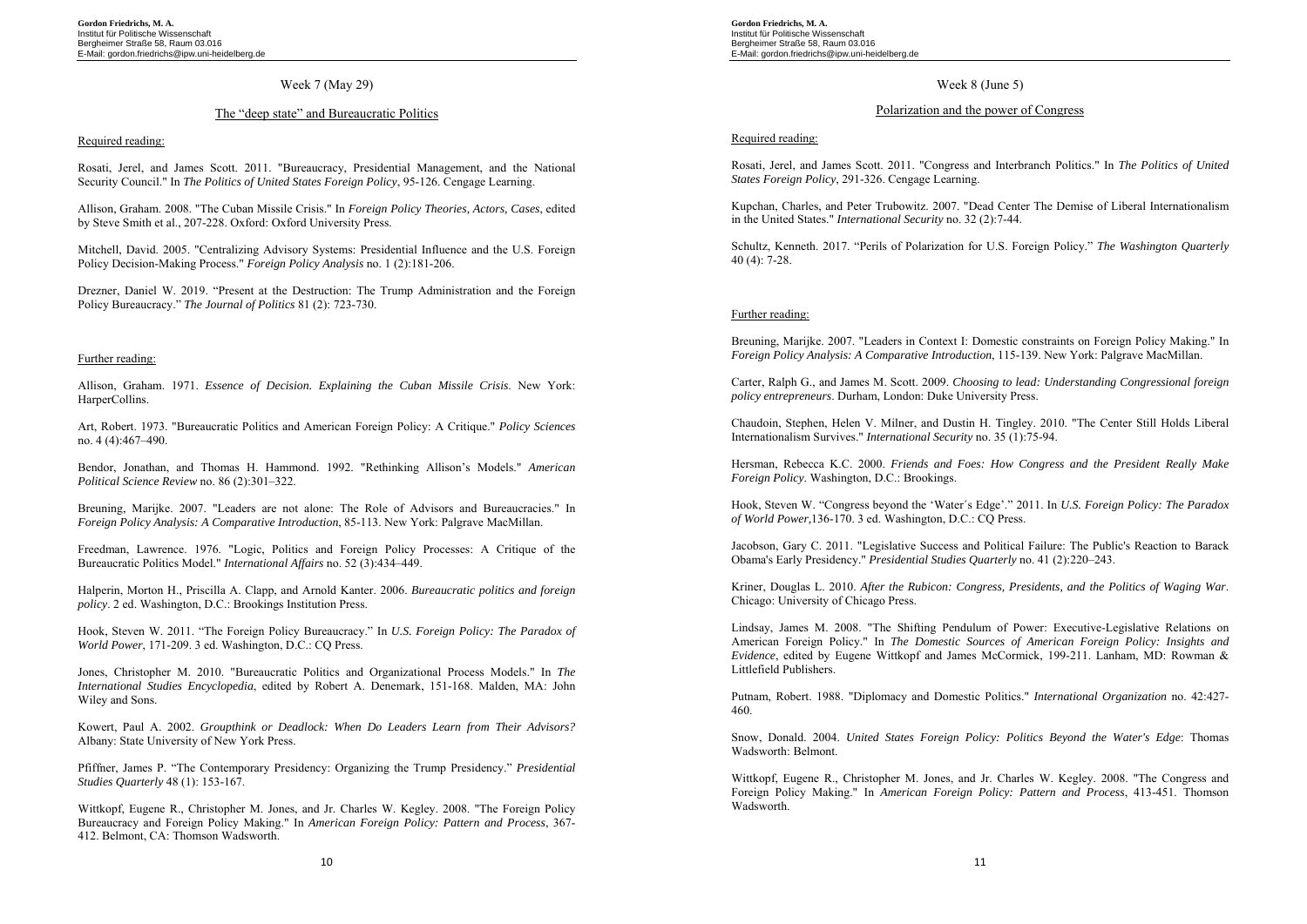# Week 9 (June 12)

# The populist revolt? Public opinion & the media

#### Required reading:

Rosati, Jerel, and James Scott. 2011. "The Public and its Beliefs." In *The Politics of United States Foreign Policy*, 328-361. Cengage Learning.

Mead, Walter Russell. 2017. "The Jacksonian Revolt." *Foreign Affairs* 96 (2): 2-7.

Robinson, Piers. 2012. "The role of media and public opinion." In *Foreign Policy Theories, Actors, Cases*, edited by Steve Smith et al., 168-187. Oxford: Oxford University Press.

Baum, Matthew A., and Philip B. K. Potter. 2019. "Media, Public Opinion, and Foreign Policy in the Age of Social Media." The Journal of Politics 81 (2): 747-756.

#### Further reading:

Drezner, Daniel W. 2008. "The Realist Tradition in American Public Opinion." *Perspectives on Politics* no. 6 (1):51-70.

Foyle, Douglas C. 1999. *Counting the Public In: Presidents, Public Opinion, and Foreign Policy*. New York: Columbia University Press.

Gelpi, Christopher, Peter D. Feaver, and Jason Reifler. 2009. *Paying the Human Costs of War: American Public Opinion and Casualties in Military Conflicts*. Princeton, NJ: Princeton University Press.

Holsti, Ole R. 2002. "Public Opinion and Foreign Policy." In *Eagle Rules? Foreign Policy and American Primacy in the Twenty-First Century*, edited by Robert J. Lieber, 16-46. Upper Saddle River: Prentice Hall.

Knecht, Thomas, and M. Stephen Weatherford. 2006. "Public Opinion and Foreign Policy: The Stages of Presidential Decision Making." *International Studies Quarterly* no. 50 (3):705-27.

McCormick, James M. 2009. "American foreign policy after the Bush administration: Insights from the public." In *New Directions in US Foreign Policy*, edited by Inderjeet Parmar, Linda B. Miller and Mark Ledwidge, 136-149. London, New York: Routledge.

Powlick, Philip J., and Andrew Z. Katz. 1998. "Defining the American Public Opinion/Foreign Policy Nexus." *Mershon International Studies Review* no. 42:29-61.

Risse-Kappen, Thomas R. 1991. "Public Opinion, Domestic Structure, and Foreign Policy in Liberal Democracies." *World Politics* no. 43 (4):479-512.

Wittkopf, Eugene R., Christopher M. Jones, and Jr. Charles W. Kegley. 2008. "Americans' Values, Beliefs, and Preferences: Political Culture and Public Opinion in Foreign Policy." In *American Foreign Policy: Pattern and Process*, 241-282. Belmont, CA: Thomson Wadsworth.

Wittkopf, Eugene R. 1990. *Faces of Internationalism: Public Opinion and American Foreign Policy*. Duke University Press

**Gordon Friedrichs, M. A.**  Institut für Politische Wissenschaft Bergheimer Straße 58, Raum 03.016 E-Mail: gordon.friedrichs@ipw.uni-heidelberg.de

# Week 10 (June 19)

# Case study I: Two-Level Diplomacy & U.S.-Iran Policy

Required reading:

Putnam, Robert D. 1988. "Diplomacy and Domestic Politics: The Logic of Two-Level Games." *International Organization* 42: 427-60.

Hurst, Steven. 2016. "The Iranian Nuclear Negotiations as a Two-Level Game: The Importance of Domestic Politics." *Diplomacy & Statecraft* 27 (3): 545-567.

Tajbakhsh, Kian. 2018. "Who Wants What from Iran Now? The Post-Nuclear Deal U.S. Policy Debate." *The Washington Quarterly* 41 (3): 41-61.

### Further reading:

Aghazadeh, Mahdieh. 2013. "A Historical Overview Of Sanctions On Iran And Iran's Nuclear Program." *Journal of Academic Studies* no. 14 (56):137-160.

Bowen, Wyn Q., and Jonathan Brewer. 2011. "Iran's Nuclear Challenge: Nine Years and Counting." *International Affairs* 87: 923–43.

Hurst, Steven. 2012. "Obama and Iran." *International Politics* no. 49 (5):545-567.

Jervis, Robert. 2013. "Getting to Yes With Iran: The Challenges of Coercive Diplomacy." *Foreign Affairs* no. 92:105-115.

Kaussler, Bernd. 2013. *Iran's Nuclear Diplomacy: Power Politics and Conflict Resolution*. New York: Routledge.

Kaye, E. 2012. "Containing Iran: What Does It Mean?" *Middle East Policy* no. 19 (1):51-63.

Mehta, Simi. 2015. "P5+1 - Iran Nuclear Agreement -- a Silver Lining in US-Iran Relations.". *Journal of Diplomacy & International Relations* 16: 101-16.

Mousavian, Seyed Hossein, and Sina Toossi. 2017. "Assessing U.S.–Iran Nuclear Engagement". *The Washington Quarterly* 40:3, 65–95.

Oren, Ido. 2011. "Why Has the United States Not Bombed Iran? The Domestic Politics of America's Response to Iran's Nuclear Programme." *Cambridge Review of International Affairs* 24: 659-84.

Pillar, Paul R. 2013. "Nuclear Negotiations with Iran." *International Security* no. 38 (1):174-192.

Sebenius, James K., and Michael K. Singh. 2012. "Is a Nuclear Deal with Iran Possible? An Analytical Framework for the Iran Nuclear Negotiations." *International Security* 37: 52–91.

Snow, Donald. 2012. "Iran: Facing Down Regional Aspirations and Nuclear Weapons." In *Cases in American Foreign Policy*, edited by Donald Snow, 55-78. London: Pearson.

Sterio, Milena. 2016. "President Obama's Legacy: The Iran Nuclear Agreement?". *Case Western Reserve Journal of International Law* 48: 69-82.

Waltz, Kenneth. 2012. "Why Iran Should Get the Bomb." *Foreign Affairs* 91.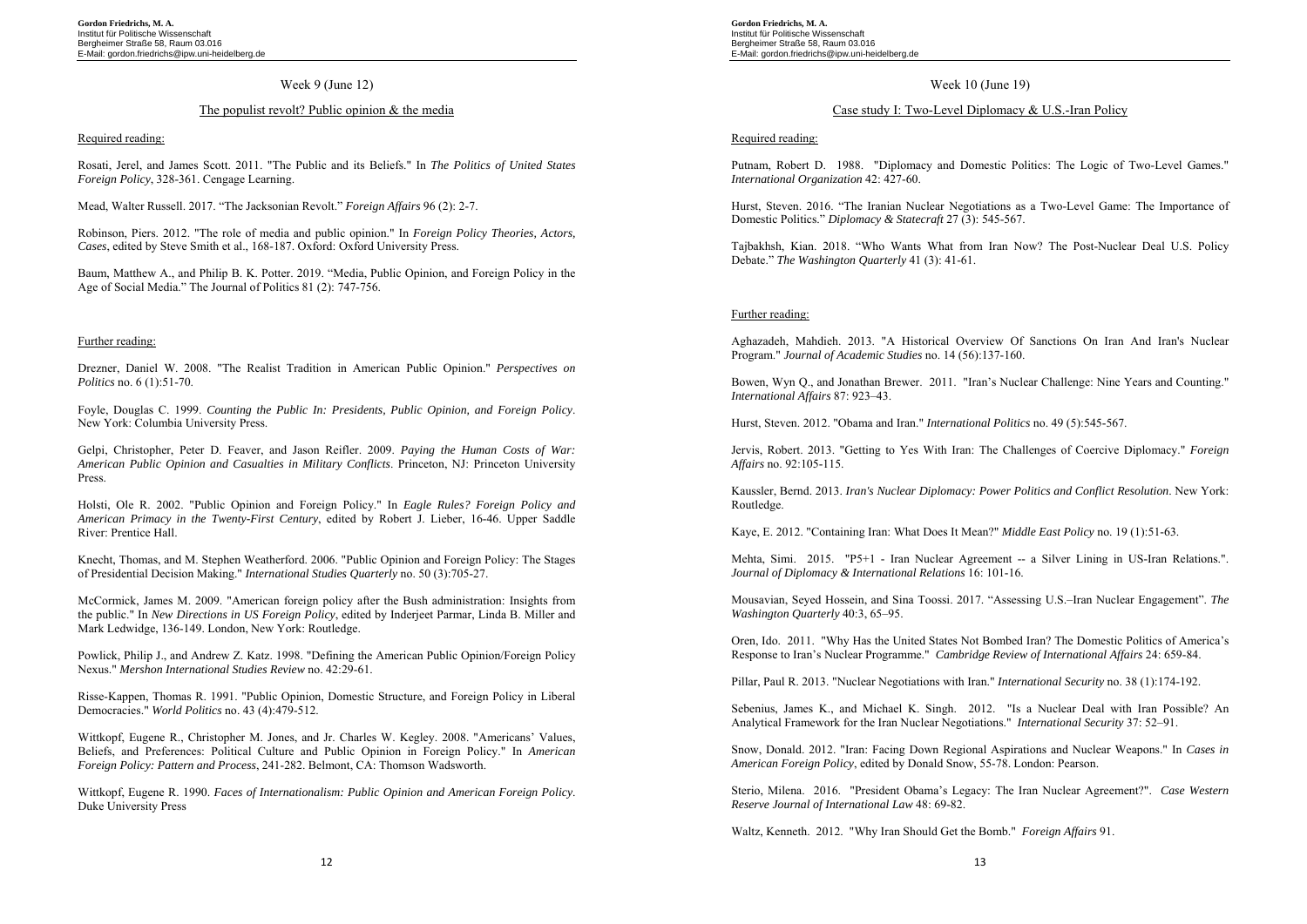### Week 11 (June 26)

### Case study II: Lobby Groups & U.S.-Israel relations

#### Required reading:

Mearsheimer, John J., and Stephen M. Walt. 2006. "The Israel Lobby and U.S. Foreign Policy." *Middle East Policy* XIII: 29-87.

Judis, John B. 2015. The Breakup: The Slow Demise of U.S. Bipartisan Support for Israel. http://www.foreignaffairs.com/articles/143205/john-b-judis/the-breakup.

Allin, H. Dana, and Steven N. Simon. 2017. Trump and the Holy Land: First, Do No Harm. *Foreign Affairs*, March/April: 37-45.

Brozus, Lars, and Hanns W. Maull. 2018. "Think Tanks and Foreign Policy." In *The Oxford Encyclopedia of Foreign Policy Analysis*, 755-770, New York: Oxford University Press.

#### Further reading:

Koplow, Michael J. 2011. "Value Judgment: Why Do Americans Support Israel?" *Security Studies* no. 20 (2):266-302.

Kurtzer, Daniel, Scott B. Lasensky, and William B. Quandt. 2013. *The Peace Puzzle: America's Quest for Arab-Israeli Peace*. Ithaca: Cornell University Press.

Mead, Walter Russell. 2008. "The New Israel and the Old: Why Gentile Americans Back the Jewish State." *Foreign Affairs* no. 87 (4):28-46.

Mearsheimer, John, and Stephen Walt. 2007. "What is the Israel Lobby?" In *The Israel Lobby and U.S. Foreign Policy*, 111-150. New York: Farrar, Straus and Giroux.

Petras, James. 2014. *The Politics of Empire: The US, Israel and the Middle East Atlanta: Clarity* Press.

Robert J. Lieber. 2008. "America and Israel after 60 Years." *Demokratiya* no. 13:148-155.

Saltzman, Ilai Z. 2017. "Not So "Special Relationship"? US-Israel Relations During Barack Obama's Presidency." *Israel Studies* 22 (1): 50-75.

Siniver, Asaf. 2011. "Change Nobody Believes In: Obama and the Israeli-Palestinian Conflict." *Diplomacy & Statecraft* no. 22 (4).

Tov, Yaacov Bar Siman. 1998. "The United States and Israel since 1948: A "Special Relationship?" *Diplomatic History* no. 22 (2):231-262.

Waxman, Dov. 2010. "The Israel Lobbies: A Survey of the Pro-Israel Community in the United States." *Israel Studies Forum* no. 25 (1):5–28.

Waxman, Dov. 2012. "The Real Problem in US-Israeli Relations." *The Washington Quarterly* no. 35 (2):71-87.

Zanotti, Jim. 2015. "Israel: Background and U.S. Relations." *Congressional Research Service*.

**Gordon Friedrichs, M. A.**  Institut für Politische Wissenschaft Bergheimer Straße 58, Raum 03.016 E-Mail: gordon.friedrichs@ipw.uni-heidelberg.de

# Week 12 (July 3)

# Case study III: Foreign Policy Change & U.S. North Korea Policy

#### Required reading:

Hermann, Charles F. 1990. "Changing Course: When Governments Choose to Redirect Foreign Policy." *International Studies Quarterly* 34 (1): 3-21.

Kim, Dongsoo. 2016. "The Obama administration's policy toward North Korea: the causes and consequences of strategic patience." *Journal of Asian Public Policy* 9 (1):32-44.

Easley, Leif-Eric. 2017. "From Strategic Patience To Strategic Uncertainty: Trump, North Korea, and South Korea's New President." *World Affairs* 180 (2):7-31.

### Further reading:

Ahn, Taehyung: 2011. "Politics at the Water's Edge: The Presidency, Congress, and US Policy toward North Korea." *Pacific Focus* 26 (3): 336-359.

Cha, Victor. 2013. *The Impossible State: North Korea, Past and Future*. New York: Ecco.

Choi, Jong Kun. 2016. "The Perils of Strategic Patience with North Korea." *The Washington Quarterly* 38 (4):57–72.

Chung, Samman. 2016. "North Korea's Nuclear Threats And Counter-Strategies." *The Journal of East Asian Affairs* 30 (2):83-131.

Farago, Niv. 2016. "Washington's failure to resolve the North Korean nuclear conundrum: examining two decades of US policy." *International Affairs* 92 (5):1127-1145.

Grice, Francis. 2017. "The Improbability of Popular Rebellion in Kim Jong-un's North Korea and Policy Alternatives for the USA." *Journal of Asian Security and International Affairs* 4 (3):263-293.

James, Patrick, and Özgür Özdamar. 2014. "The United States and North Korea: Avoiding a Worst-Case Scenario." In *Contemporary Cases in U. S. Foreign Policy from Terrorism to Trade,* 5 ed. Edited by Ralph G. Carter, 132-162. Washington, D.C.: CQ Press.

Joo, Seung-Ho, and Tae-Hwan Kwak. 2013. *North Korea's Second Nuclear Crisis and Northeast Asian Security*. New York: Routledge.

Kim, Jina. 2014. *The North Korean Nuclear Weapons Crisis The Nuclear Taboo Revisited?* London: Palgrave Macmillan.

Kim, Jaechun, and David Hundt. 2011. "US Policy Toward Rogue States: Comparing the Bush Administration's Policy Toward Iraq and North Korea." *Asian Perspective* 35 (2):239-257.

Roehrig, Terence, and Lara A. Wessel. 2011. "Congress and U.S.-North Korean Relations: The Role of the Entrepreneur." *Asian Affairs: An American Review* 38: 89-108.

Snow, Donald M. 2018. "Nuclear Proliferation: The Contrasting Cases of North Korea and Iran." In *International Relations: Principles And Applications*, edited by Donald M. Snow, 103-122. Lanham: Rowman & Littlefield.